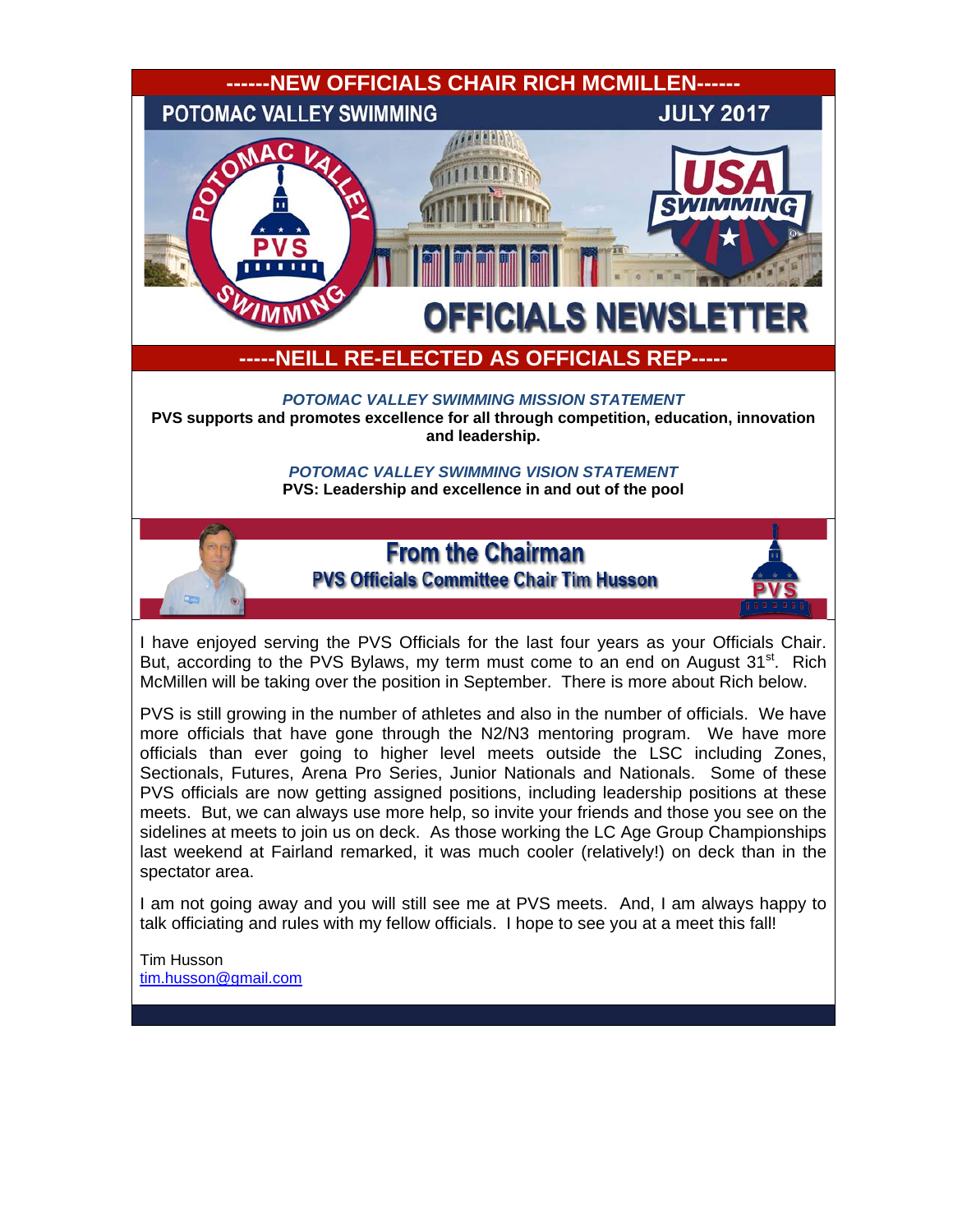# **PVS Officals Represtative** to the PVS Board of Directors

#### **Congratulations Jack!**

Thank you to all who participated in the online election for the PVS Officials Representative to the PVS Board of Directors. Jack Neill was re-elected to serve a second term.

# **New PVS Officials Committee Chair** by: Tim Husson

Beginning September 1, 2017, Rich McMillen will be PVS' new Officials Committee Chair. Rich has been an official with Maryland Swimming for 10 years and a member of the Maryland Swimming Officials Committee. With the transfer of his daughter to PVS 3 years ago, Rich began officiating at PVS meets. He brings a wealth of experience – both at the LSC level and National level – to PVS. Rich is looking forward to serving PVS. Look for him as the new season begins in the Fall and join us in welcoming him to Potomac Valley.



KFFP

**CALM** 

**AND** 

**OFFICIAL** 

ONIJI

# **Officiating Milestones** by: PVS Swimming Officials Committee

#### **5 Years of Service to PVS**

Paul Ljuba (FBST)

Ed Mullen (NCAP)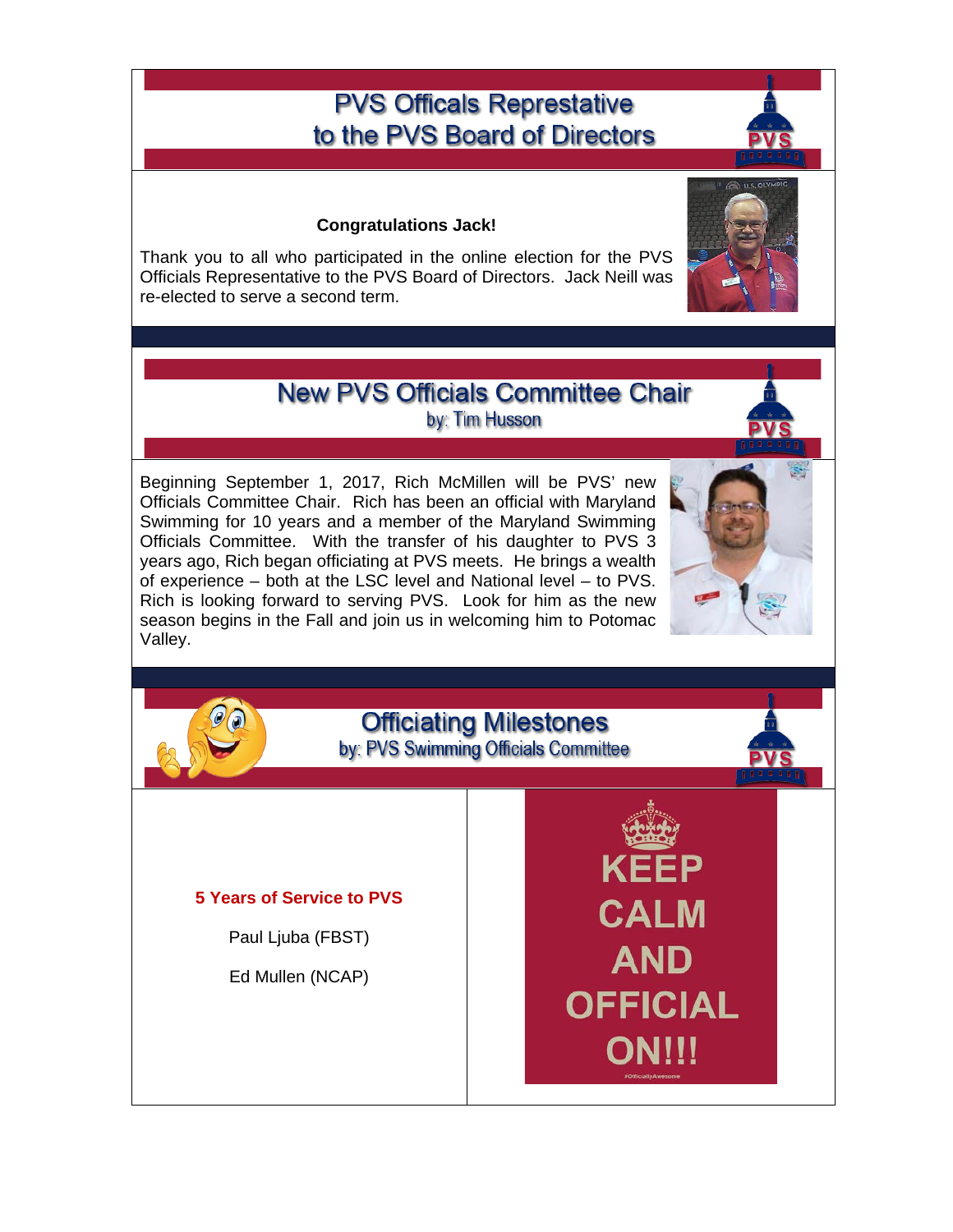rate of Ach

### **New Certifications** (Includes Transfers)



**S&T Judge ETS Operator** Andrew Rivers (RMSC) Jeanine Dehn (UN)

Linda Tucker (UN) Jeanine Dehn (UN)

Hasantha Medde-Witage (SNOW) Steven Lutz (RMSC) Anna Zelinsky (MACH)

Anne Sohn (RMSC) entertainment and the Peter Nguyen (NCAP)

**Chief Judge Chief Strategie Chief Strategie Chief Strategie Properator** 

**Starter Administrative Official** 

# **PVS Officials Travel Reimbursement** by: Tim Husson



Did you know that PVS has a [travel reimbursement program](http://www.pvswim.org/official/travel_reimbursement.html) for officials who officiate at national level competition, including meets like the upcoming US Open, Futures, Zone, and Junior National meets? The amounts vary based on the meet, and there are eligibility requirements. If you are working August's national meets, be sure to review the [policy](http://www.pvswim.org/official/travel_reimbursement.html) and submit your online request within 30 days. There are still opportunities to help at August's Zone meets. To volunteer for the Eastern Zone LC Senior Zone Championship in Buffalo, contact Meet Referee [Betsy Russell;](mailto:betsy@byrussell.com) to volunteer for the Eastern Zone LC Age Group Championship in Richmond, contact Meet Referee [Bob Menck.](mailto:rmenckiii@gmail.com)

# **Fun Facts** by: Tim Husson & Kelly Rowell



The PVS Long Course championship meets held in July enjoyed a great turnout by PVS officials! Thank you to the 125 officials who worked at least one session at PVS LC Senior Championships, PVS LC Junior Championships, or PVS LC Age Group Championships. Special thanks to the 11 officials who worked at least one session at all 3! Congratulations to the 16 officials who successfully completed an evaluation at PVS LC Senior Championships!

The final PVS sanctioned meet has come to an end for the 2016-2017 swim season. During the course of the season, 589 certified officials contributed to the successful operation of 134 PVS meets. PVS officials and apprentices combined for a total of 9,992 sessions worked at PVS meets during the 2016-2017 swim season – an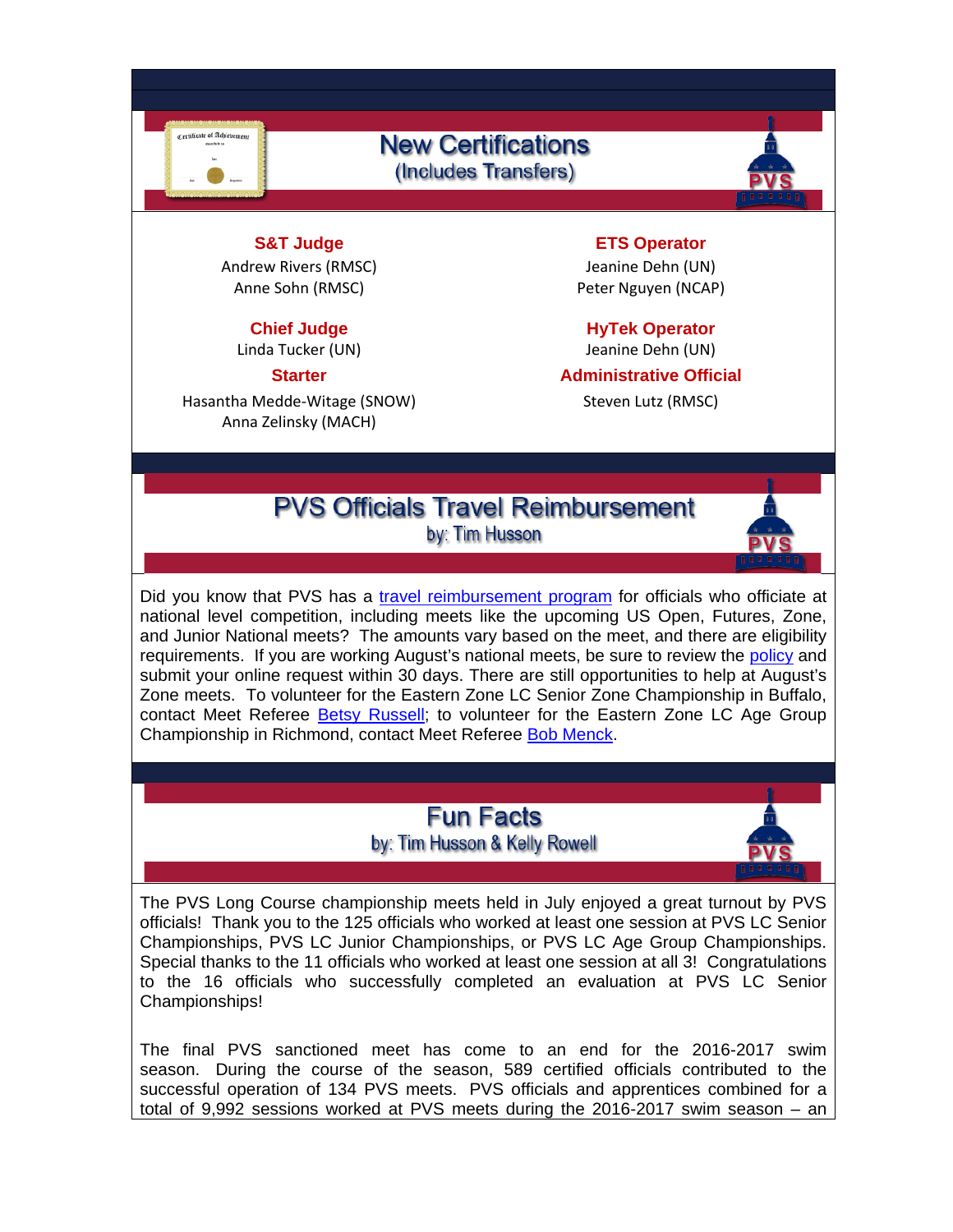average of 17 sessions/PVS official. Thank you for your time and commitment to the athletes of PVS!